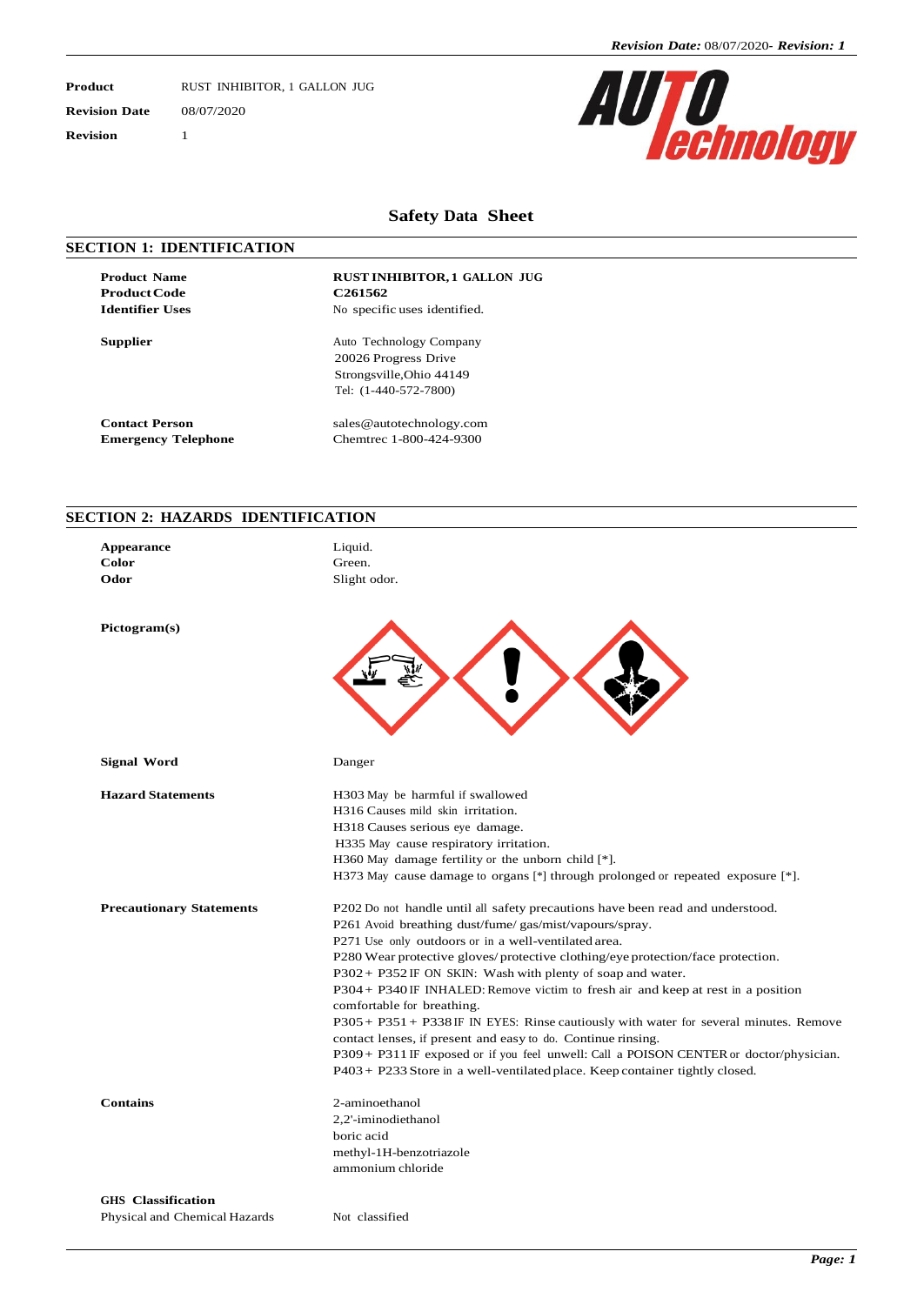| Human Health                  | Acute Tox 5 - H303, Skin Irrit.3 - H316, Eye Dam. 1 - H318, Repr. 1B- H360, STOT SE 3 -<br>H335, STOT RE 2 - H373                                                                                                                       |
|-------------------------------|-----------------------------------------------------------------------------------------------------------------------------------------------------------------------------------------------------------------------------------------|
| Environment                   | Not classified                                                                                                                                                                                                                          |
| <b>OSHA Regulatory Status</b> | This product is Hazardous under the OSHA Hazard communication Standard.                                                                                                                                                                 |
| <b>Inhalation</b>             | Exposure to product mists or vapors may cause slight irritation to the respiratory system.                                                                                                                                              |
| <b>Ingestion</b>              | Harmful if swallowed.                                                                                                                                                                                                                   |
| <b>Skin contact</b>           | May cause mild skin irritation.                                                                                                                                                                                                         |
| Eve contact                   | Exposure to liquid product may cause severe irritation to eyes, and possibly burns or eye<br>damage. Symptoms of exposure may include redness, itching, swelling, tearing or pain.<br>Effects of contact may be delayed. Avoid contact. |
| <b>Routes of Exposure</b>     | No Information available.                                                                                                                                                                                                               |

## **SECTION 3: Composition/Information on Ingredients**

| <b>Name</b>                                                        | <b>Product Identifier</b>                | <b>GHS</b> Classification                                                                                 | $\frac{0}{0}$ |
|--------------------------------------------------------------------|------------------------------------------|-----------------------------------------------------------------------------------------------------------|---------------|
| water                                                              | CAS-No.: 7732-18-5<br>EC No.: 231-791-2  |                                                                                                           | 30-60%        |
| 2-aminoethanol                                                     | CAS-No.: 141-43-5<br>EC No.: 205-483-3   | Acute Tox 4 - H302, Acute Tox 4 - H312, Acute Tox 4 - H332,<br>Skin Corr. 1B - H314, STOT SE 3 - H335     | $1 - 10%$     |
| 2,2'-iminodiethanol                                                | CAS-No.: 111-42-2<br>EC No.: 203-868-0   | Aquatic Chronic 3 - H412, Acute Tox 4 - H302, Skin Irrit.2 -<br>H315, Eye Dam. 1 - H318, STOT RE 2 - H373 | $1 - 10%$     |
| 2,2',2"-nitrilotriethanol                                          | CAS-No.: 102-71-6<br>EC No.: 203-049-8   |                                                                                                           | 10-30%        |
| boric acid                                                         | CAS-No.: 10043-35-3<br>EC No.: 233-139-2 | Repr. 1B-H360                                                                                             | $1 - 10%$     |
| methyl-1H-benzotriazole                                            | CAS-No.: 29385-43-1<br>EC No.: 249-596-6 | Aquatic Chronic 2 - H411, Acute Tox 4 - H302                                                              | $1 - 10%$     |
| ammonium chloride                                                  | CAS-No.: 12125-02-9<br>EC No.: 235-186-4 | Acute Tox 4 - H302, Eye Irrit.2A - H319                                                                   | $0 - 1\%$     |
| disodium 2-(3-oxo-6-oxidoxanthen-9-yl)benzoate $EC$ No.: 208-253-0 | CAS-No.: 518-47-8                        |                                                                                                           | $0 - 1\%$     |

**Composition Comments** The information given in this Safety Data Sheet is for guidance only.

## **SECTION 4: FIRST AID MEASURES**

| Description of first aid measures |                                                                                                                                                                                                                                                                                   |
|-----------------------------------|-----------------------------------------------------------------------------------------------------------------------------------------------------------------------------------------------------------------------------------------------------------------------------------|
| <b>General Information</b>        | General first aid, rest, warmth and fresh air.                                                                                                                                                                                                                                    |
| <b>Inhalation</b>                 | If this product is inhaled, move the exposed person to fresh air promptly. Give artificial<br>respiration if the exposed person is not breathing. Seek medical attention if symptoms<br>persist.                                                                                  |
| <b>Ingestion</b>                  | If this product is ingested, drink small amounts of water and seek medical attention<br>promptly. Do NOT induce vomiting unless directed to do so by medical personnel. Never give<br>anything by mouth to an unconscious person.                                                 |
| <b>Skin contact</b>               | Remove affected person from source of contamination. Remove contaminated clothing. Wash<br>the skin immediately with soap and water. Get medical attention promptly if symptoms occur<br>after washing.                                                                           |
| Eye contact                       | Do not rub eye. Make sure to remove any contact lenses from the eyes before rinsing.<br>Promptly wash eyes with plenty of water while lifting the eye lids. Get medical attention<br>immediately. Continue to rinse. Immediately flush with plenty of water for up to 15 minutes. |

Most important symptoms and effects, both acute and delayed

| <b>General Information</b> | The severity of the symptoms described will vary dependant of the concentration and the    |
|----------------------------|--------------------------------------------------------------------------------------------|
|                            | length of exposure.                                                                        |
| <b>Inhalation</b>          | Exposure to product mists or vapors may cause slight irritation to the respiratory system. |
| Ingestion                  | Harmful if swallowed.                                                                      |
| <b>Skin contact</b>        | May cause mild skin irritation.                                                            |
| Eve contact                | Exposure to liquid product may cause severe irritation to eyes, and possibly burns or eye  |
|                            | damage. Symptoms of exposure may include redness, itching, swelling, tearing or pain.      |
|                            | Effects of contact may be delayed. Avoid contact.                                          |
| <b>Routes of Exposure</b>  | No Information available.                                                                  |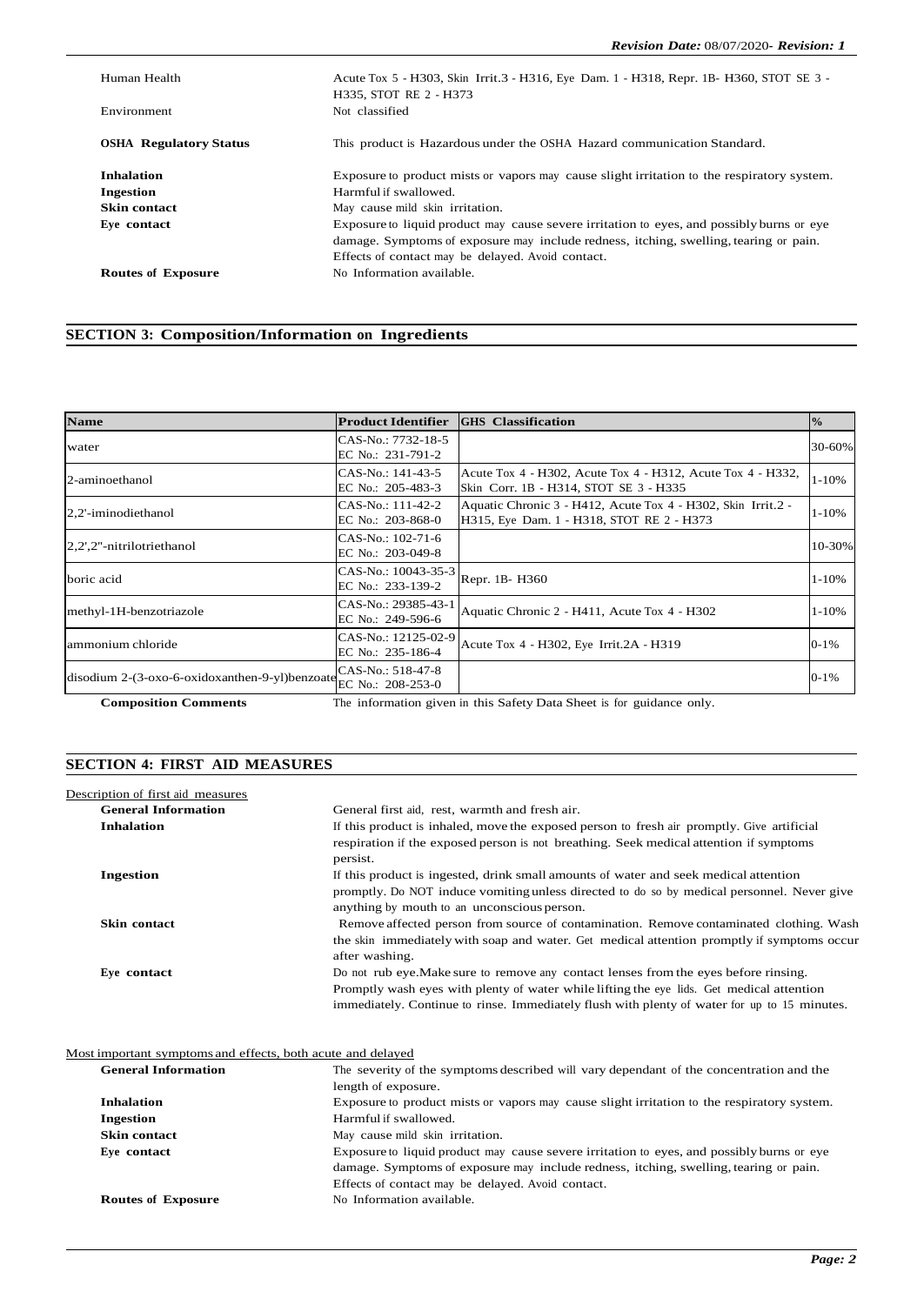#### Most important symptoms and effects, both acute and delayed **Notes To The Physician** No information available

#### **SECTION 5: Firefighting Measures**

| Auto Ignition Temperature $(^{\circ}C)$<br><b>Flammability Limit - Lower (%)</b><br><b>Flammability Limit - Upper <math>\%</math></b><br><b>Flash point</b> | No Information available.<br>No Information available.<br>No Information available.<br>204.0 °F |
|-------------------------------------------------------------------------------------------------------------------------------------------------------------|-------------------------------------------------------------------------------------------------|
| <b>Extinguishing Media</b>                                                                                                                                  | Use water, carbon dioxide, dry chemical, foam and alcohol foam.                                 |
| <b>Hazardous combustion products</b>                                                                                                                        | No information available                                                                        |
| <b>Unusual Fire &amp; Explosion Hazards</b>                                                                                                                 | No unusual fire or explosion hazards noted.                                                     |
| <b>Special Fire Fighting Procedures</b>                                                                                                                     | No information available                                                                        |
| Protective equipment for fire-                                                                                                                              | Fire fighters should wear self-contained breathing apparatus in confined areas.                 |
| fighters                                                                                                                                                    |                                                                                                 |

## **SECTION 6: Accidental Release Measures Personal Precautions** Use proper personal protection (refer to Section 8). In case of inadequate ventilation, use respiratory protectionIn case of spills, beware of slippery floors and surfaces. **Environmental Precautions** Run off from fire control or dilution water may cause pollution. Keep out of drains, municipal sewers, open bodies of water and water course. **Spill Clean Up Methods** Mop up or use absorbent material, wash area, discard in suitable containers.Remove to a waste disposal facility operating in compliancewith federal, state, and localregulations.

#### **SECTION 7: Handling and Storage**

| <b>Handling</b>            | Use proper personal protection when handling (refer to Section 8). Use under well-ventilated<br>conditions. Avoid contact with eyes, skin and clothing. Avoid breathing vapors and mists.<br>Avoid prolonged or repeated contact. Do NOT ingest. |
|----------------------------|--------------------------------------------------------------------------------------------------------------------------------------------------------------------------------------------------------------------------------------------------|
| <b>Usage Description</b>   | Use only according to directions.                                                                                                                                                                                                                |
| <b>Storage Precautions</b> | Store in closed container away from incompatible materials, sunlight and heat to prolong shelf<br>life. Minimize exposure in accordance with good hygiene practices. Keep out of reach of<br>children.                                           |
| Specific End $Use(s)$      | The identified uses are in section 1 of this Safety Data Sheet.                                                                                                                                                                                  |

#### **SECTION 8: ExposureControls/PersonalProtection**



| Component                    | <b>STD</b>                                                                                                     | TWA $(8 \text{ Hrs})$ |                                                                                                                                                                            | STEL (15mins) | <b>Notes</b> |
|------------------------------|----------------------------------------------------------------------------------------------------------------|-----------------------|----------------------------------------------------------------------------------------------------------------------------------------------------------------------------|---------------|--------------|
| 2-aminoethanol               | <b>OSHA</b>                                                                                                    | 3ppm                  | 6mg/m3                                                                                                                                                                     |               |              |
| <b>Ingredient Comments</b>   |                                                                                                                | <b>OSHA</b>           |                                                                                                                                                                            |               |              |
| <b>Process Conditions</b>    |                                                                                                                |                       | Keep container tightly sealed when not in use. Provide eyewash, quick drench.                                                                                              |               |              |
| <b>Engineering Measures</b>  | Local exhaust is recommended for confined areas. General mechanical ventilation is<br>adequate for normal use. |                       |                                                                                                                                                                            |               |              |
| <b>Respiratory Equipment</b> | If ventilation is insufficient, suitable respiratory protection must be provided.                              |                       |                                                                                                                                                                            |               |              |
| <b>Hand Protection</b>       | Chemical resistant rubber gloves, such as polyvinyl chloride-coated are recommended.                           |                       |                                                                                                                                                                            |               |              |
| <b>Eve Protection</b>        |                                                                                                                | work area.            | To avoid contact with eyes, use safety glasses. Eye wash station should be available in the                                                                                |               |              |
| <b>Hygiene Measures</b>      |                                                                                                                |                       | DO NOT SMOKE IN WORK AREA! Wash hands at the end of each work shift and before<br>eating, smoking and using the toilet. Wash promptly if skin becomes wet or contaminated. |               |              |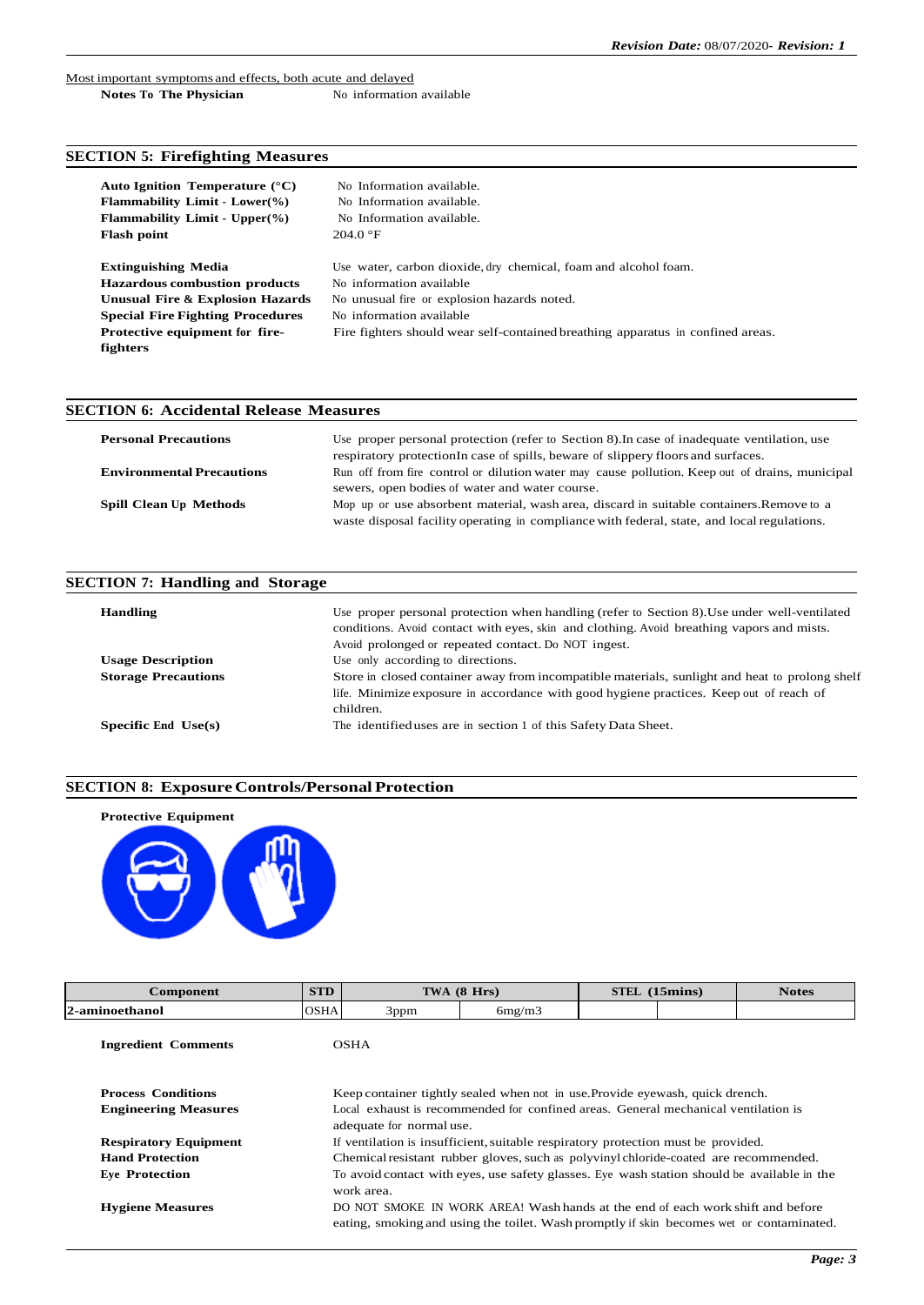Promptly remove any clothing that becomes contaminated. When using do not eat, drink or smoke.

## **SECTION 9: Physical and Chemical Properties**

| <b>Appearance</b>                                                | Liquid.                   |
|------------------------------------------------------------------|---------------------------|
| Color<br>Odor                                                    | Green.<br>Slight odor.    |
|                                                                  |                           |
| <b>Odor Threshold - Lower</b>                                    | No Information available. |
| <b>Odor Threshold - Upper</b>                                    | No Information available. |
| pH-Value, Conc. Solution                                         | No Information available. |
| <b>Melting point</b>                                             | No Information available. |
| Initial boiling point and boiling<br>range                       | $212.0 \text{ }^{\circ}F$ |
| <b>Flash point</b>                                               | 204.0 °F                  |
| <b>Evaporation rate</b>                                          | No Information available. |
| <b>Flammability State</b>                                        | No Information available. |
| <b>Flammability Limit - Lower(%)</b>                             | No Information available. |
| Flammability Limit - Upper(%)                                    | No Information available. |
| Vapor pressure                                                   | No Information available. |
| Vapor Density (air=1)                                            | No Information available. |
| <b>Relative density</b>                                          | $1.04 \& 0.0$             |
| <b>Bulk Density</b>                                              | No Information available. |
| Solubility                                                       | Appreciable.              |
| <b>Decomposition temperature</b>                                 | No Information available. |
| Partition coefficient; n-octanol/water No Information available. |                           |
| Auto Ignition Temperature $(^{\circ}C)$                          | No Information available. |
| <b>Viscosity</b>                                                 | No Information available. |
| <b>Explosive Properties</b>                                      | No information available. |
| <b>Oxidizing Properties</b>                                      | No Information available. |
| <b>Molecular Weight</b>                                          | No Information available. |
| <b>Volatile Organic Compound</b>                                 | No Information available. |

## **Information on Basic Physical and Chemical Properties**

| <b>SECTION 10: Stability and Reactivity</b> |                                                                                               |  |
|---------------------------------------------|-----------------------------------------------------------------------------------------------|--|
| Reactivity                                  | Reactions may occur with strong oxidizing materials.                                          |  |
| <b>Stability</b>                            | This product is stable at ambient temperatures and atmospheric pressures.                     |  |
| <b>Hazardous Polymerisation</b>             | Hazardous polymerization is not expected to occur under normal temperatures and<br>pressures. |  |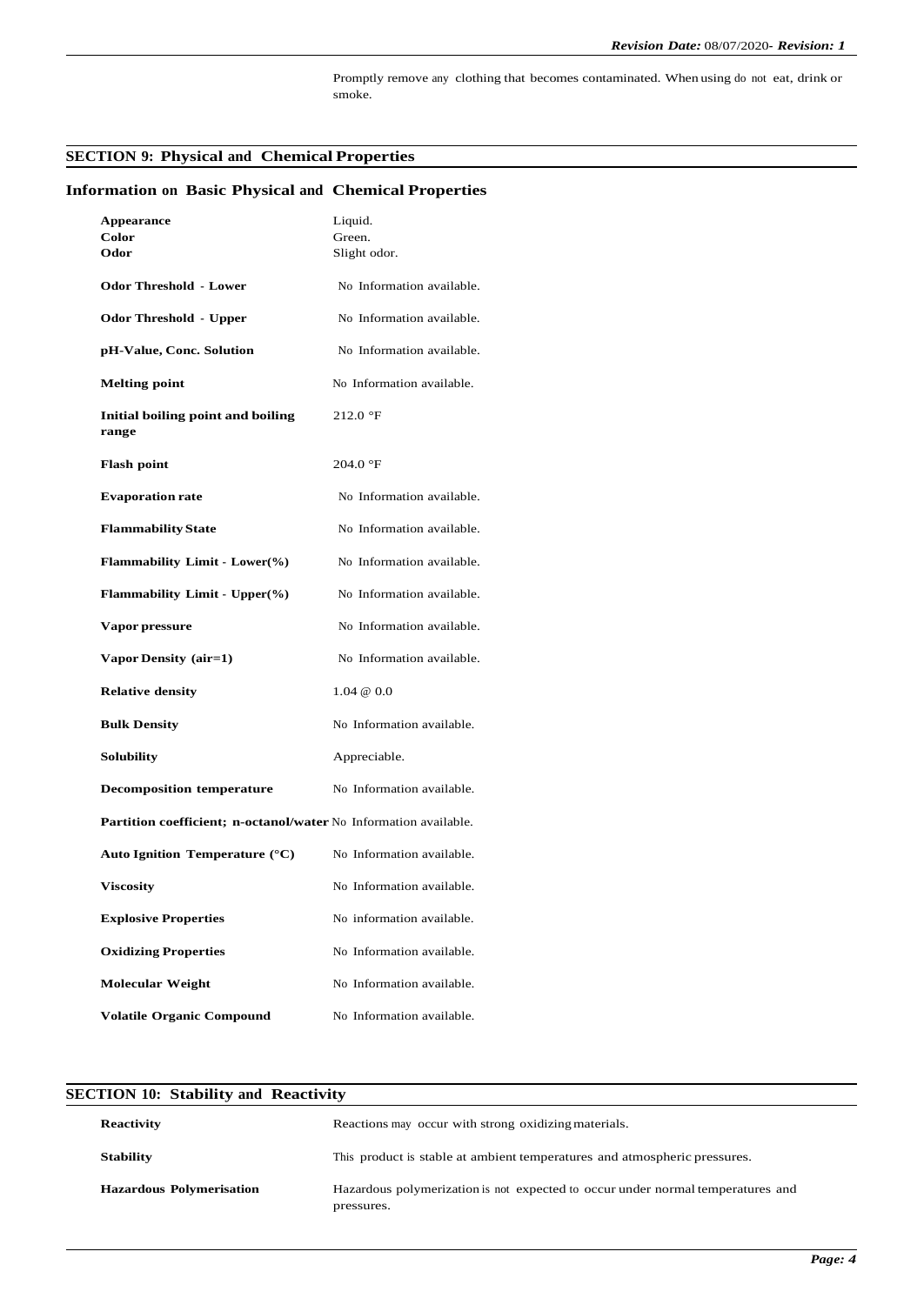**Hazardous Decomposition Products** Oxides of carbon.

| <b>Conditions to Avoid</b> | Avoid contact with products containing nitrate. Under certain conditions amines may react<br>with nitrates to form potentially carcinogenic nitrosamines. |
|----------------------------|-----------------------------------------------------------------------------------------------------------------------------------------------------------|
| <b>Materials to Avoid</b>  | Keep away from nitrates.                                                                                                                                  |

### **SECTION 11: Toxicological Information**

| <b>Toxicological Information</b>                         | No toxicological information for the overall finished product.                           |
|----------------------------------------------------------|------------------------------------------------------------------------------------------|
| <b>Acute Toxicity (Oral LD50)</b>                        | No Information available.                                                                |
| <b>Acute Toxicity (Dermal LD50)</b>                      | No Information available.                                                                |
| <b>Acute Toxicity (Inhalation LC50)</b>                  | No Information available.                                                                |
| <b>Skin Corrosion/Irritation</b>                         | No Information available.                                                                |
| <b>Respiratory Sensitisation</b>                         | No Information available.                                                                |
| <b>Skin Sensitisation</b>                                | No Information available.                                                                |
| <b>Reproductive Toxicity:</b>                            | No Information available.                                                                |
| <b>Germ Cell Mutagenicity:</b>                           |                                                                                          |
| <b>Genotoxicity - In Vitro</b>                           |                                                                                          |
| Genotoxicity - In Vivo                                   |                                                                                          |
| Carcinogenicity:                                         |                                                                                          |
| Carcinogenicity                                          | No Information available.                                                                |
| <b>NTP</b> - Carcinogenicity                             | The product and its components are not listed.                                           |
| <b>OSHA</b> - Carcinogenicity                            | The product and its components are not listed.                                           |
| <b>IARC</b> Carcinogenicity                              | 2,2'-iminodiethanol: 2B IARC Group 2B Possibly carcinogenic to humans.                   |
|                                                          | 2,2',2''-nitrilotriethanol: 3 IARC Group 3 Not classifiable as to its carcinogenicity to |
|                                                          | humans.                                                                                  |
| <b>Specific Target Organ Toxicity - Single Exposure:</b> |                                                                                          |

**STOT** - **Single Exposure No Information available. Specific Target Organ Toxicity - Repeated Exposure: STOT - Repeated Exposure** No Information available.

### **SECTION 12: Ecological Information**

| Ecotoxicity                                                                             | No Information available.                                                                          |
|-----------------------------------------------------------------------------------------|----------------------------------------------------------------------------------------------------|
| <b>Acute Toxicity - Fish</b><br><b>Acute Toxicity - Aquatic</b><br><b>Invertebrates</b> | No Information available.<br>No Information available.                                             |
| <b>Acute Toxicity - Aquatic Plants</b><br>No Information available.                     |                                                                                                    |
| <b>Degradability</b>                                                                    | No information available.                                                                          |
| <b>Bioaccumulative Potential</b>                                                        | No data available on bioaccumulation.                                                              |
| <b>Mobility</b>                                                                         | No information available                                                                           |
|                                                                                         | <b>Results of PBT and vPvB Assessment</b> The product does not contain any PBT or vPvB Substances. |
| <b>Other Adverse Effects</b>                                                            | None known.                                                                                        |

### **SECTION 13: Disposal Considerations**

| <b>Waste Management</b> | When handling waste, consideration should be made to the safety precautions applying to<br>handling of the product.                                                                                                                                     |
|-------------------------|---------------------------------------------------------------------------------------------------------------------------------------------------------------------------------------------------------------------------------------------------------|
| <b>Disposal Methods</b> | Dispose of waste and residues in accordance with local authority requirements. The<br>generation of waste should be avoided or minimized wherever possible. Dispose of surplus<br>and non-recyclable products via a licensed waste disposal contractor. |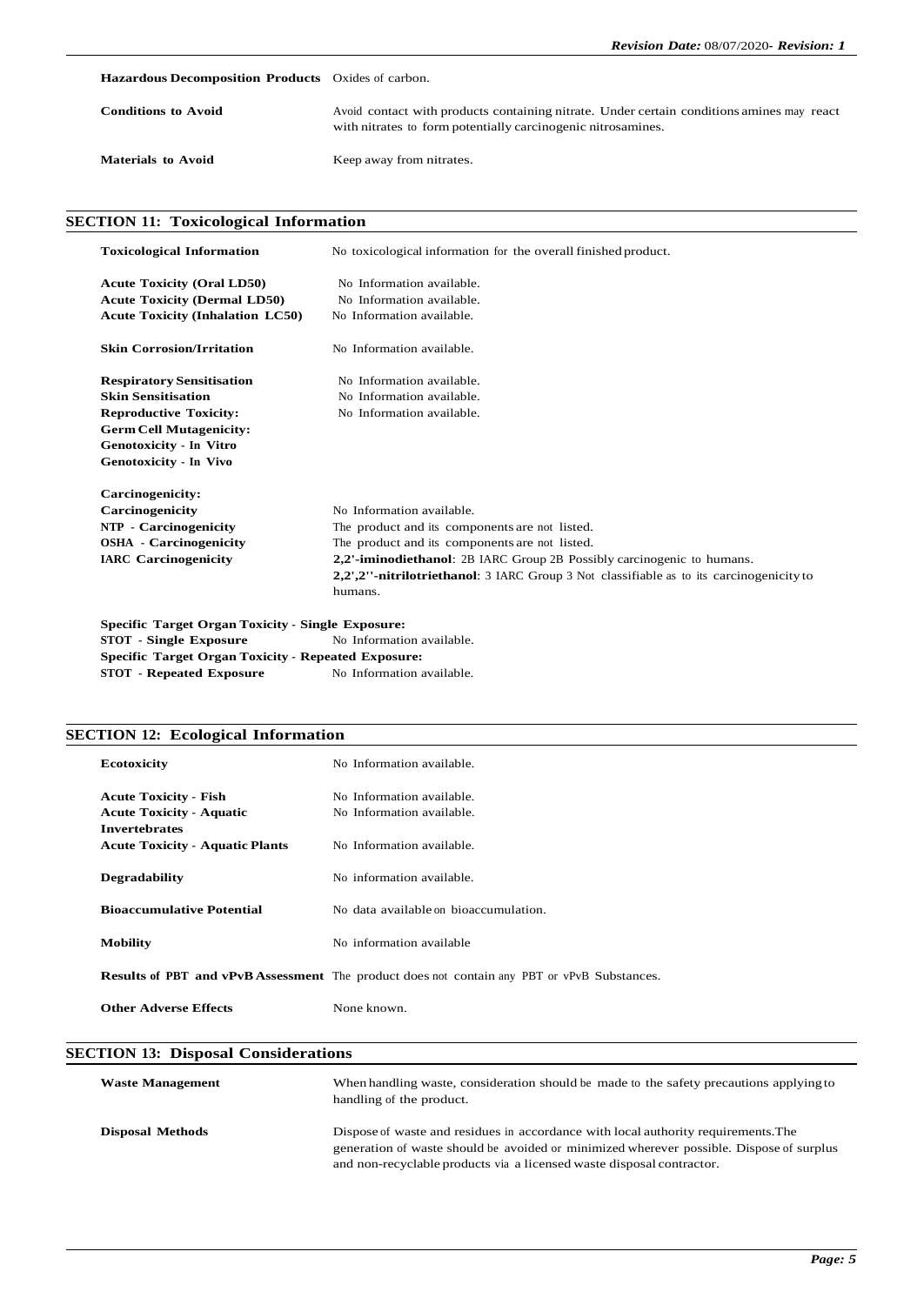## **SECTION 14: Transport Information**

| UN No. (DOT/TDG)                                                      | Not applicable. |
|-----------------------------------------------------------------------|-----------------|
| UN No. (IMDG)                                                         | Not applicable. |
| UN No. (ICAO)                                                         | Not applicable. |
| <b>DOT Proper Shipping Name</b>                                       | Not applicable. |
| <b>TDG Proper Shipping Name</b>                                       | Not applicable. |
| <b>DOT Hazard Class</b>                                               | Not applicable. |
| <b>DOT Hazard Label</b>                                               | Not applicable. |
| <b>TDG</b> Class                                                      | Not applicable. |
| <b>TDG</b> Label(s)                                                   | Not applicable. |
| <b>IMDG</b> Class                                                     | Not applicable. |
| <b>ICAO Class</b>                                                     | Not applicable. |
| <b>Transport Labels</b>                                               |                 |
| <b>DOT Pack Group</b>                                                 | Not applicable. |
| <b>IMDG</b> Pack Group                                                | Not applicable. |
| Air Pack Group                                                        | Not applicable. |
| <b>EMS</b>                                                            | Not applicable. |
| <b>Environmentally Hazardous</b><br><b>Substance/Marine Pollutant</b> | No              |

# **SECTION 15: Regulatory Information**

### US Federal Regulations

**SARA Section 302 ExtremelyHazardous Substances Tier II Threshold Planning Quantities** The Following ingredients are listed None Listed.

|                                                                        | <b>CERCLA/Superfund, Hazardous Substances/Reportable Quantities (EPA)</b> |  |  |  |  |
|------------------------------------------------------------------------|---------------------------------------------------------------------------|--|--|--|--|
| The Following ingredients are listed                                   | None Listed.                                                              |  |  |  |  |
| <b>SARA Extremely Hazardous Substances EPCRA Reportable Quantities</b> |                                                                           |  |  |  |  |
| The Following ingredients are listed                                   | None Listed.                                                              |  |  |  |  |
| <b>SARA 313 Emission Reporting</b>                                     |                                                                           |  |  |  |  |
| The Following ingredients are listed                                   | None Listed.                                                              |  |  |  |  |
| <b>CAA Accidental Release Prevention</b>                               |                                                                           |  |  |  |  |
| The Following ingredients are listed                                   | 2,2'-iminodiethanol<br>ammonium chloride                                  |  |  |  |  |
| <b>OSHA Highly Hazardous Chemicals</b>                                 |                                                                           |  |  |  |  |
| The Following ingredients are listed                                   | None Listed.                                                              |  |  |  |  |
|                                                                        |                                                                           |  |  |  |  |
| US State Regulations                                                   |                                                                           |  |  |  |  |
| <b>California Proposition 65 Carcinogens and Reproductive Toxins</b>   |                                                                           |  |  |  |  |
| The Following ingredients are listed                                   | 2,2'-iminodiethanol                                                       |  |  |  |  |

**California Air Toxics "Hot Spots" (A-I)** The Following ingredients are listed None Listed.

**California Air Toxics "Hot Spots" (A-Ii)** The Following ingredients are listed None Listed.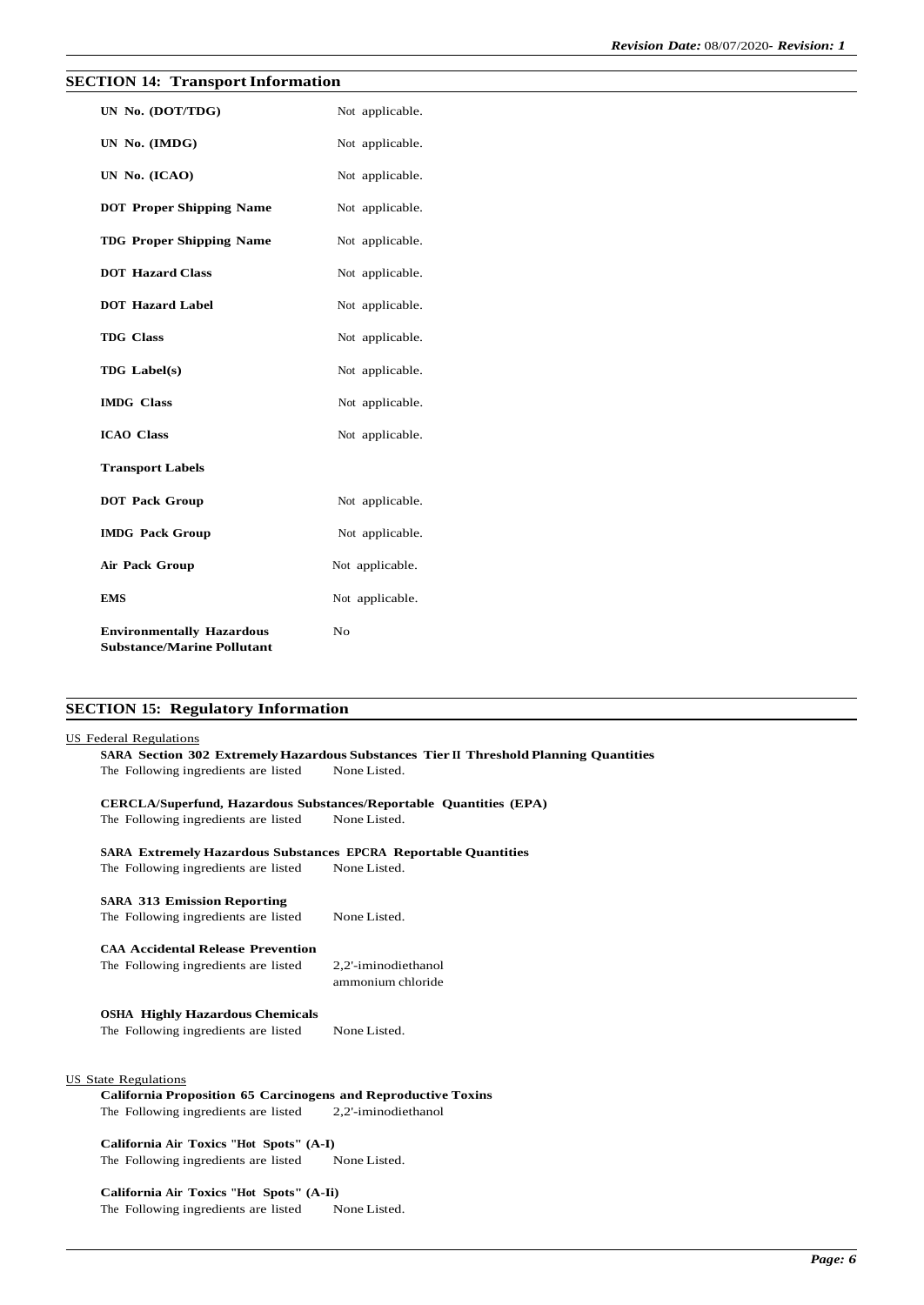| Massachusetts "Right To Know" List   |                                                                                         |
|--------------------------------------|-----------------------------------------------------------------------------------------|
| The Following ingredients are listed | 2-aminoethanol<br>2,2'-iminodiethanol<br>2,2',2"-nitrilotriethanol<br>ammonium chloride |
| Rhode Island "Right To Know" List    |                                                                                         |
| The Following ingredients are listed | 2,2'-iminodiethanol                                                                     |
| Minnesota "Right To Know" List       |                                                                                         |
| The Following ingredients are listed | 2-aminoethanol                                                                          |
|                                      | 2,2'-iminodiethanol                                                                     |
|                                      | 2,2',2"-nitrilotriethanol<br>ammonium chloride                                          |
| New Jersey "Right To Know" List      |                                                                                         |
| The Following ingredients are listed | 2-aminoethanol                                                                          |
|                                      | 2,2'-iminodiethanol                                                                     |
|                                      | 2,2',2"-nitrilotriethanol                                                               |
|                                      | ammonium chloride                                                                       |
| Pennsylvania "Right To Know" List    |                                                                                         |
| The Following ingredients are listed | 2-aminoethanol                                                                          |
|                                      | 2,2'-iminodiethanol                                                                     |
|                                      | 2,2',2"-nitrilotriethanol                                                               |

ammonium chloride